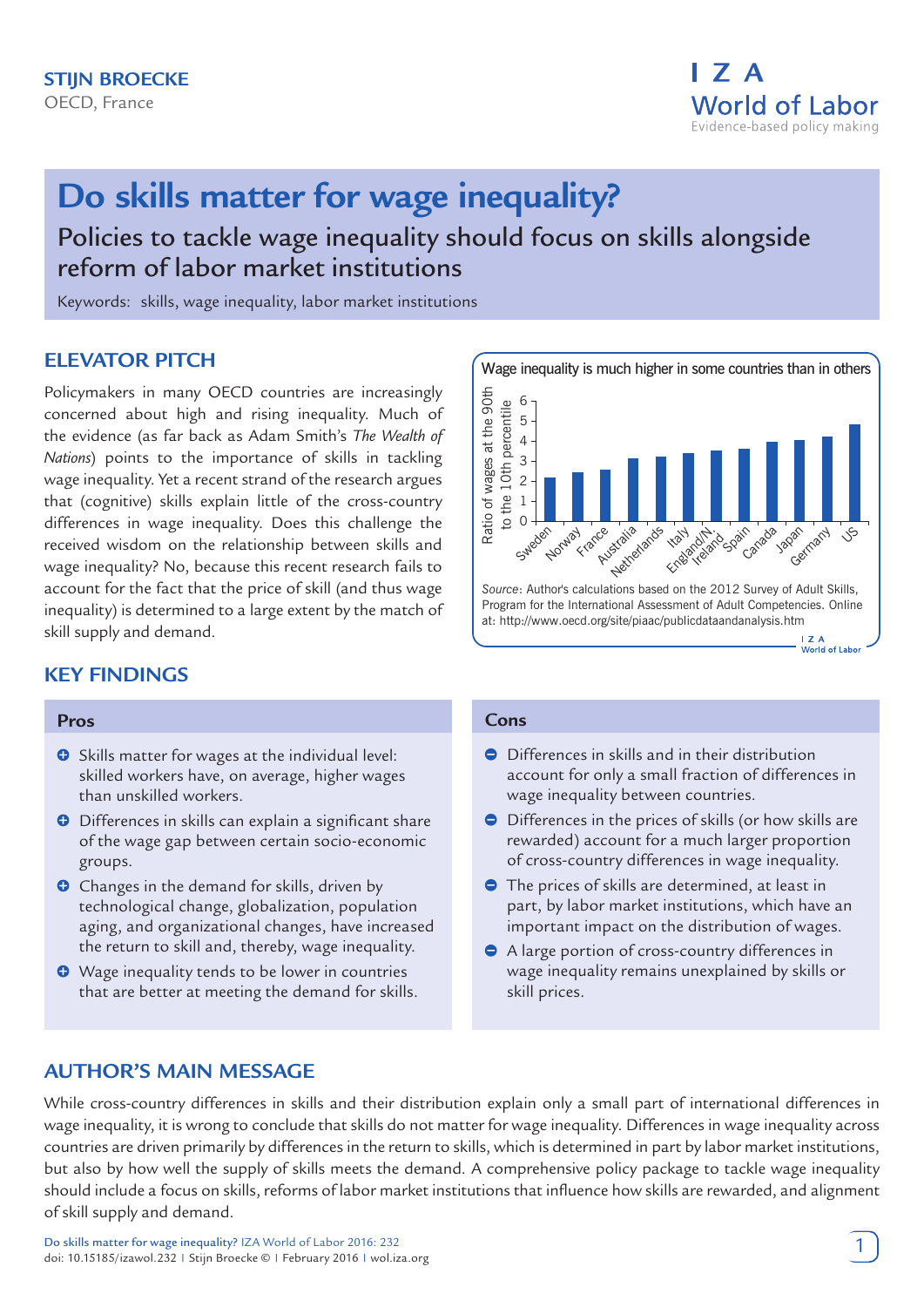# **MOTIVATION**

A large and growing body of evidence has helped policymakers better understand the causes of both high and rising wage inequality. Two key sets of explanations have emerged. For the first set, which focuses on labor market institutions, there is general agreement that changes in minimum wages, unionization, and employment protection legislation, or differences in them across countries, can explain a substantial portion of the increase or cross-country variation in wage inequality. For the second set of explanations, which focuses on the role of skills, there are two competing strands of research. One strand, with many supporters, finds that changes in the demand for and supply of skills have caused rising wage inequality within countries over time. Yet another strand has found that skills explain little of the differences in wage inequality across countries. For policymakers, these findings may send mixed messages about the importance of skills in tackling wage inequality. The objective of this paper is to provide clarity on this issue.

# **DISCUSSION OF PROS AND CONS**

# **Skills explain very little of the international differences in wage inequality**

The idea that skills and worker training enter into the determination of individual wage rates dates to at least Adam Smith. The notion received fresh impetus from the development of human capital theory in the 1960s, which provided a strong theoretical and quantitative foundation for the relationship between skills and wages. Since then, estimates of the return to education, virtually all positive (and frequently large), have flourished in the economics literature, and increases in the return to skill have featured prominently in explanations for the rise in inequality in a large number of developed countries in recent decades [1]. While most of the literature has used proxies (like occupation or educational attainment) for measuring skills, recent studies have begun to use more direct measures of (primarily cognitive) skills and have replicated many of the well-established findings in this literature.

Against this backdrop, a small but growing literature has found that differences across countries in the distribution of (cognitive) skills appear to explain very little of the differences in wage inequality across countries. Taken on their own, these studies may leave the impression that skills do not matter for wage inequality.

The standard approach in this research is to use decomposition methods to analyze three components of international differences in wage inequality: one due to skills (sometimes referred to as an "endowment" or "composition" effect), one due to how skills are rewarded (or skills "prices"), and one that remains unexplained (or a "residual").

The first group of studies, which appeared in the early 2000s, was based on the International Adult Literacy Survey, carried out between 1994 and 1998. One of the studies found that the distribution of test scores could explain, on average, only 3–13% of the higher wage inequality observed in the US [2]. Another found that skills inequality could account for only about 7% of cross-country differences in wage inequality [3]. More recently, a number of studies have exploited data from the OECD's Programme for the International Assessment of Adult Competencies (PIAAC) for similar purposes and obtained essentially similar results: differences in the distribution of skills across countries can explain little, if any, of the differences across countries in wage inequality [4], [5], [6].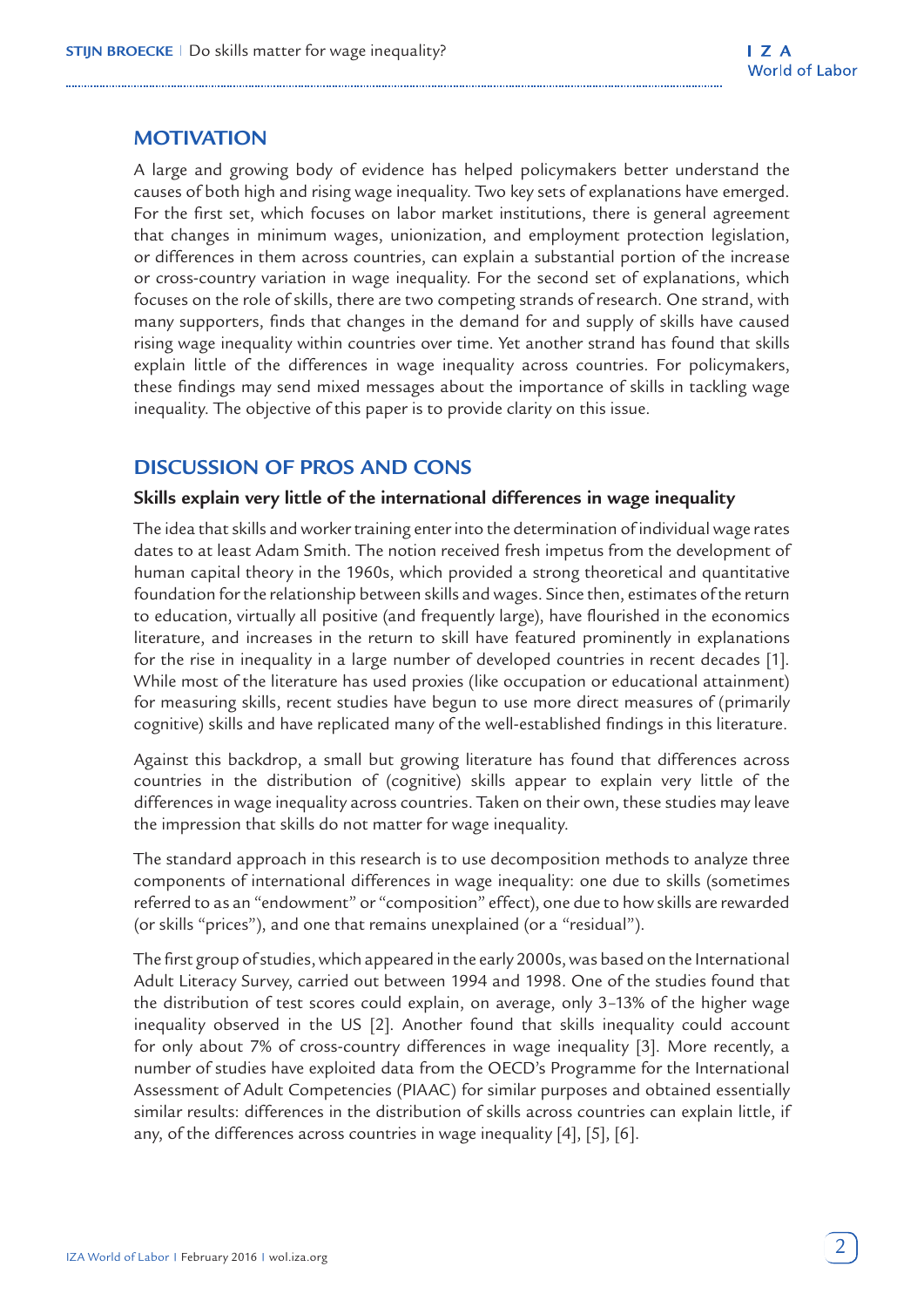## **Defining and measuring skills**

Much of the economics literature (including the literature on inequality) used proxies to measure skills—such as occupation, years of education, and qualification levels because more direct measures of people's skills were lacking. There is growing evidence, however, that such proxies are poor measures of true skills, particularly in cross-country comparisons. Because the quality of education systems varies so much across countries, a year of education in one country may produce a very different amount of skill than a year of education in another country (Hanushek et al., 2015).

The good news is that substantial progress has recently been made in measuring skills more directly, both within and across countries. Generally, these measures have focused on cognitive skills which, at a fundamental level, can be captured by assessing people's literacy and numeracy skills. Examples of large-scale and cross-country attempts to measure the cognitive skills of the adult population include the International Adult Literacy Survey (IALS), the Adult Literacy and Lifeskills (ALL) survey, and the Survey of Adult Skills, which is part of the OECD's Programme for the International Assessment of Adult Competencies (PIAAC). IALS was conducted in three phases in 22 countries between 1994 and 1998. ALL involved seven countries in the initial round in 2002–2003 and five more in 2006. Round 1 of PIAAC covered 24 countries and regions between 2008 and 2013, and a further nine are being covered in round 2 between 2012 and 2016.

These assessments are designed to provide reliable measures of skills proficiency that can be compared across countries, languages, and cultures. In addition, efforts have been made to make the assessments as comparable as possible over time (across different survey rounds) as well. That said, there have been some important changes across surveys in the skill domains assessed. IALS assessed three types of literacy skills (prose, document and quantitative literacy), while ALL replaced the assessment of quantitative literacy with assessment of numeracy and also introduced an assessment of problem solving. Finally, PIAAC merged the assessment of prose and document literacy and switched to a computerbased assessment of problem solving ("problem solving in technology rich environments").

In addition to these three surveys, the World Bank's Skills toward Employment and Productivity (STEP) program is the first initiative to measure adult skills in developing countries and provides a direct assessment of reading proficiency and related competencies, similar to PIAAC. Between 2012 and 2014, STEP was run in 12 countries or regions.

*Sources*: Hanushek, E. A., G. Schwerdt, S. Wiederhold, and L. Woessman. "Returns to skill around the world: Evidence from PIAAC." *European Economic Review* 73:C (2015): 103– 130; Thorn, W. *International Adult Literacy and Basic Skills Surveys in the OECD Region*. OECD Education Working Papers No. 26, 2009; Pierre, G., M.L. Sanchez Puerta, A. Valerio, and T. Rajadel. *STEP Skills Measurement Surveys: Innovative Tools for Assessing Skills*. World Bank Social Protection and Labor Discussion Papers No. 1421, 2014.

In a way, such conclusions are not surprising. Even a cursory look at the aggregate crosscountry data suggests that there is little correlation between skill inequality and wage inequality (Figure 1). While there are countries with both high skill inequality and high wage inequality (such as Canada, Germany, Italy, and the US), and others with both low skill inequality and low wage inequality (Scandinavian countries), there are also countries with high skill inequality but low wage inequality (such as France) and some with low skill inequality and high wage inequality (such as Japan and Korea).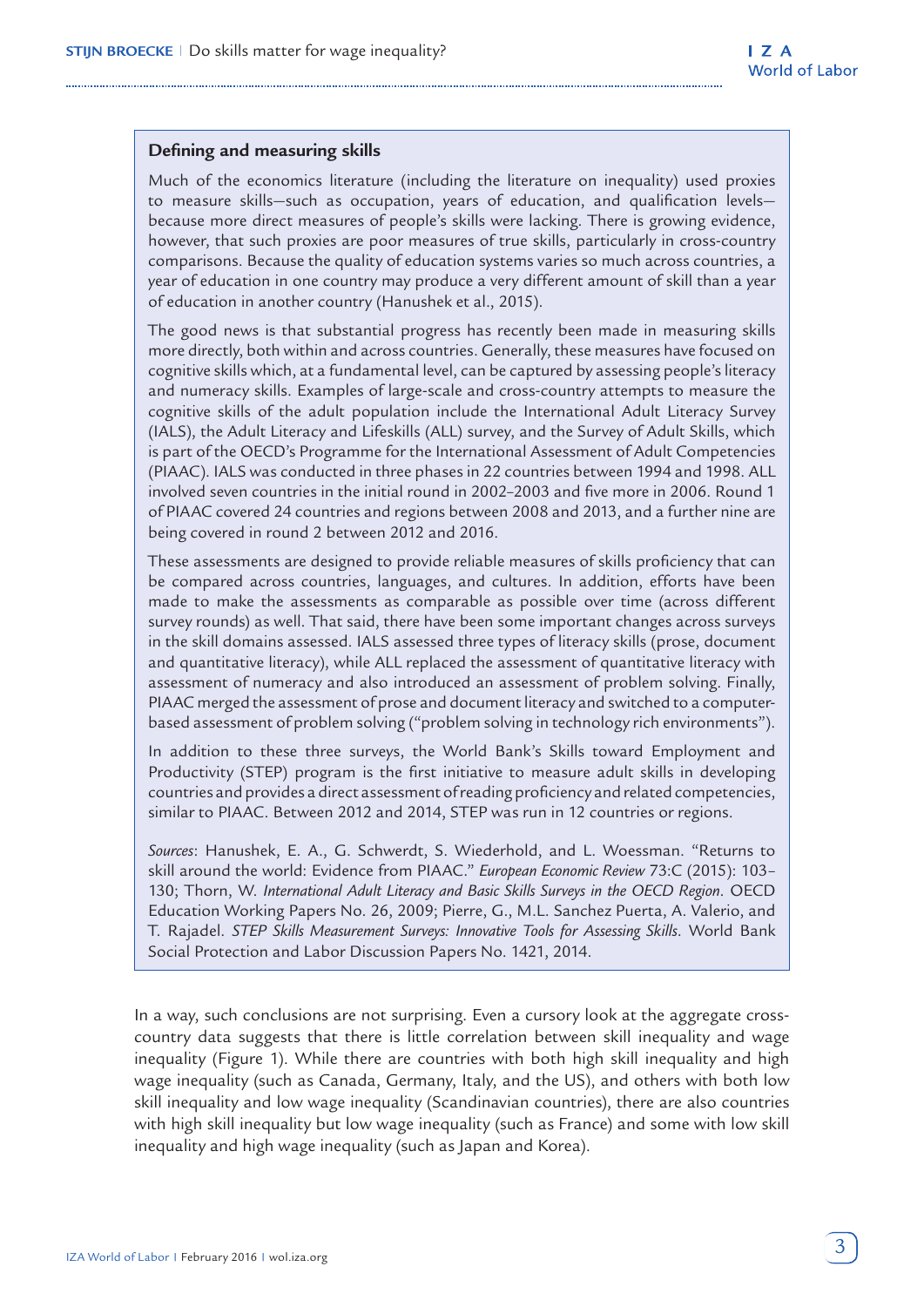#### **Inequality in gross wages versus inequality in net household income**

Gross wages are the most direct measure of the value of a certain characteristic in the labor market, such as skills. However, while this focus facilitates assessment of the value of skill (and its determinants), it is not necessarily the concept of inequality that most policymakers are ultimately concerned about, which is more likely to be net household income. That said, wages make up the most important component of household income and therefore deserve to be studied in their own right. It is important to note, however, that many steps are required to get from gross wages to net household income, including labor supply decisions (such as the number of hours worked and the decision to work at all), as well as tax and benefit policies. This means that policymakers concerned about household income inequality should also consider policy interventions that go beyond skills and labor market institutions.



The second important observation to take away from Figure 1 is that the variation across countries in skills inequality is fairly low: the ratio of numeracy scores at the 90th percentile to those at the 10th percentile ranges from 1.4 in Slovakia to 1.8 in the US. There is much more variation across countries in wage inequality: the ratio of wages at the 90th percentile to those at the 10th percentile ranges from 2.2 in Sweden to 5.8 in South Korea.

Does the fact that differences across countries in the distribution of skills explain very little of differences in wage inequality mean that countries with high wage inequality should not be concerned about skills? The very simple answer is no. There are at least two important reasons why countries should invest in skills if they are worried about wage inequality. The first is that there is a strong relationship between an individual's skills and wages. So within countries, a wide skills gap between the highest skilled workers and the least skilled ones necessarily implies wider wage dispersion. The second reason why countries with high wage inequality should be concerned about skills is that the skills premium (and therefore wage inequality) will increase if the demand for skills is high while the supply of skill fails to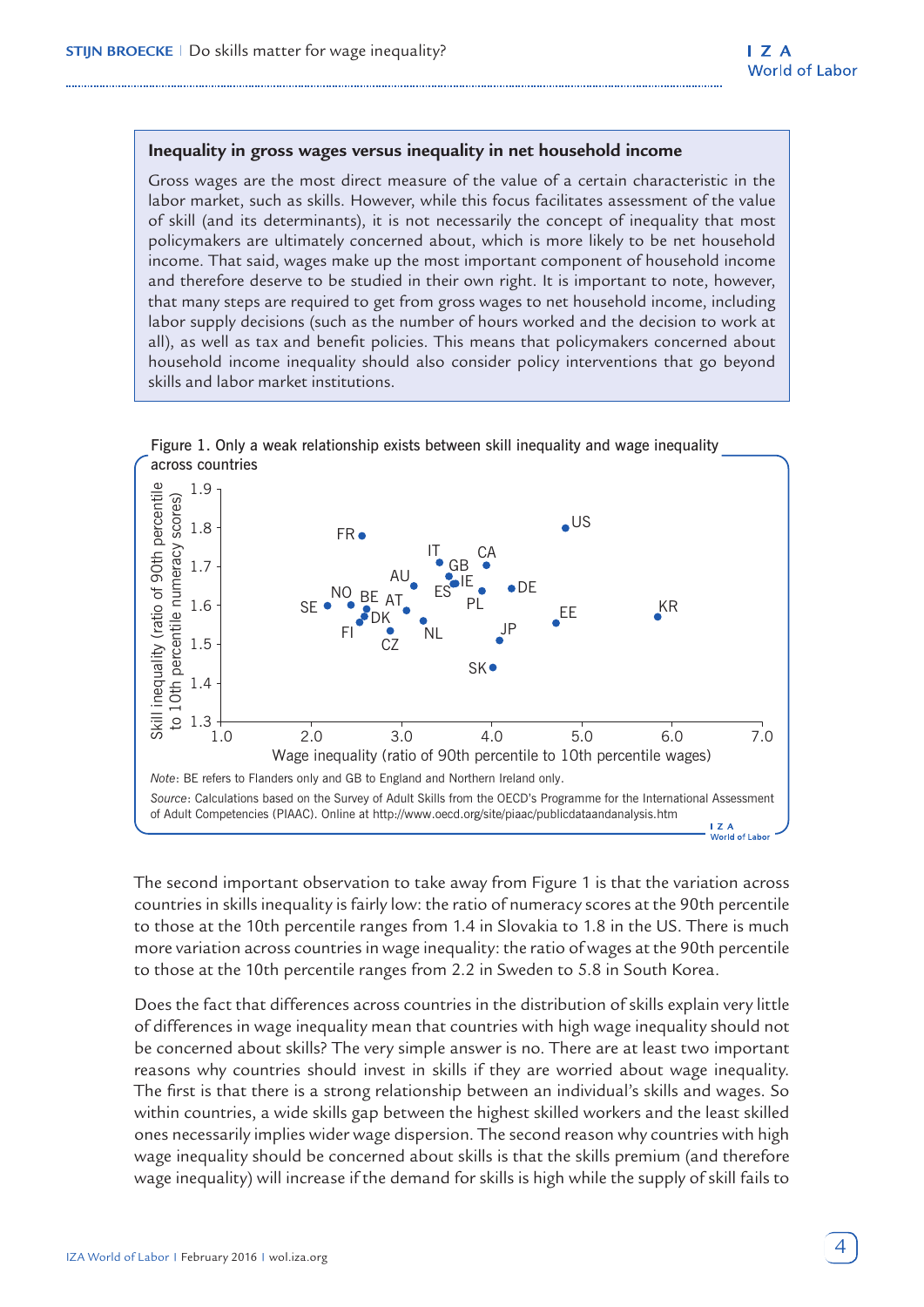keep up with demand. Even at a cross-country level, there is evidence that countries that are better at meeting the demand for skills tend to have lower wage inequality. In what follows, each of these arguments is explored in turn.

## **Individuals with higher skills have higher wages**

The first (and simplest) argument for why policymakers who are concerned about wage inequality should focus on skills is the strong association between an individual's skills and wages. Figure 2, based on the latest round of the adult literacy surveys (PIAAC), shows that workers who can understand a broad range of complex mathematical information (scoring at levels 4 or 5 on the numeracy tests) have wages that are, on average, 60% higher than adults who lack the basic numeracy skills required for performing many everyday tasks (scoring at level 1 or below). In some countries, like England/Northern Ireland and the US, the wages of high-skilled workers are twice as high as those of low-skilled workers. More formal estimates of the return to skill, which control for a range of other characteristics that might affect wages, find, on average, that an increase of one standard deviation in numeracy skills is associated with an 18% increase in wages among prime-age workers ranging from 12—15% in the Scandinavian countries to as much 28% in the US [7]. These studies find that skills proficiency plays an independent role as a determinant of wages, over and above the role played by formal education.

With a considerable wage premium attached to skills, it is not surprising that skills explain a significant portion of the wage gap between certain socio-economic groups—which is a second piece of evidence supporting the link between skills and wage inequality. Across the 22 OECD countries that participated in PIAAC, wages are 18% higher for men than for women; 36% higher for older workers (aged 50–56) than for younger ones (aged 16–29); 20%



Figure 2. How much higher are the wages of high-skilled workers than those of low-skilled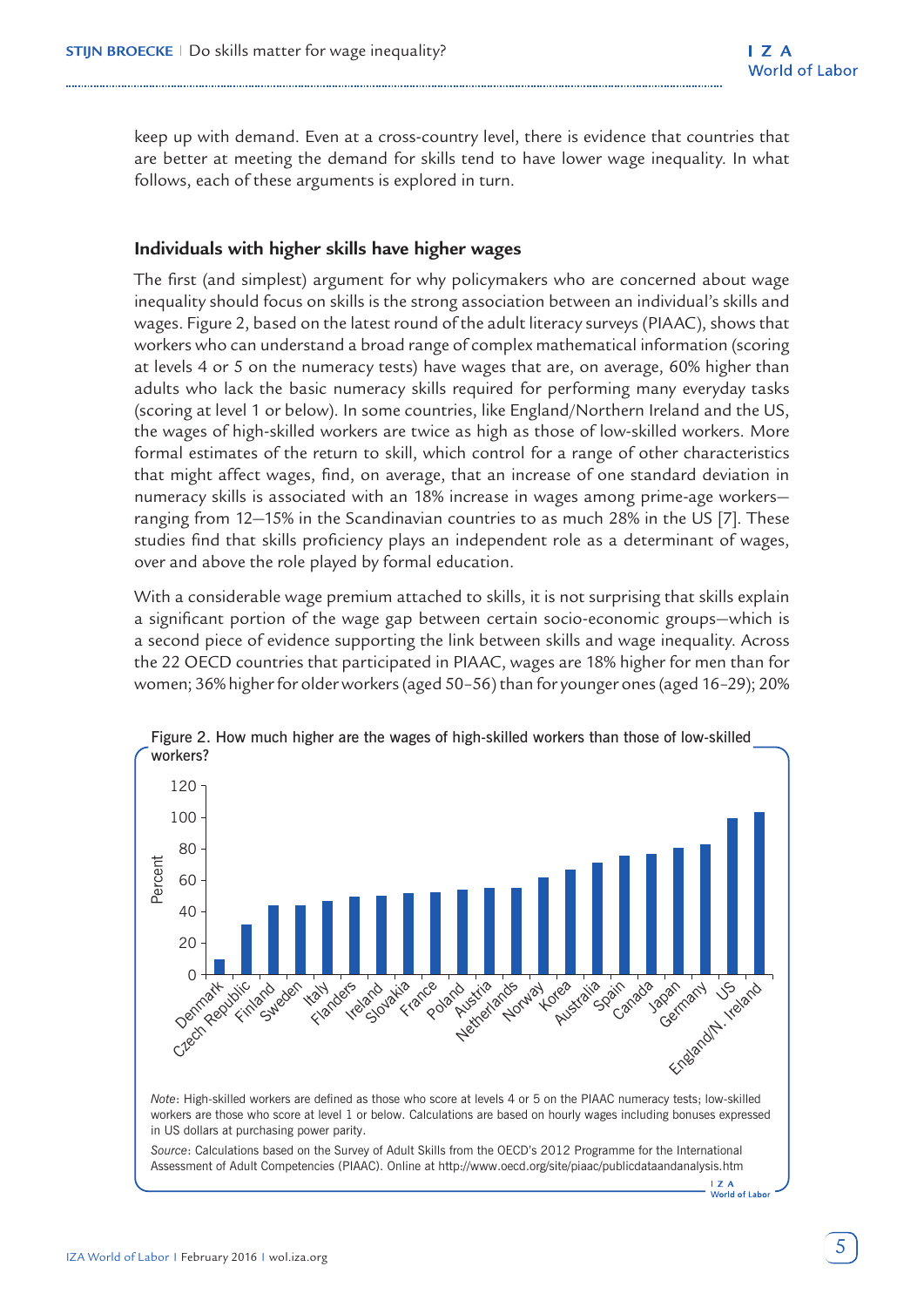higher for workers with at least one parent with a higher education than for those whose parents have only a lower secondary education; and 15% higher for workers who are nativeborn than for those who are foreign-born. Recent analysis shows that differences in skills can account, on average, for 83% of the wage gap between workers with different levels of parental education and 72% of the wage gap between native- and foreign-born workers. By contrast, skills explain a much smaller (but still substantial) part of the wage gap between men and women (23%)—suggesting that factors others than skills are responsible for the bulk of gender wage disparities. Finally, younger workers would earn even less relative to older workers if they had equivalent numeracy skills; however, younger workers tend to have higher numeracy skills than workers in previous generations [8].

## **Cross-country difference in wage inequality are primarily driven by differences in returns to skill**

Studies that find that skills cannot explain cross-country differences in wage inequality tend to conclude that differences in how skills are rewarded are far more important—to use the terminology introduced above, the "skills price" effect is much larger than the "skills endowment" effect. For example, an early study based on data from the 1990s found that higher skills prices in the US than in other countries could account for 18–55% of the difference in wage inequality between them [2], a finding confirmed by another study using the same data that placed the estimate at around 36% [3]. More recent calculations using PIAAC 2012 data provide estimates in the same ballpark, ranging from about 33% [5] to 57% [6]. These results are not surprising in light of the large variation across countries in the return to skill documented in Figure 2.

## **The return to skill is determined (at least in part) by labor market institutions**

Most of these studies go on to claim that differences in the return to skill must be driven by differences across countries in labor market institutions, in particular, wage-setting mechanisms that influence how skills are rewarded. For example, higher minimum wages will compress the wage distribution and therefore reduce the return to skill. Similar effects might be expected in countries where the wages of a large portion of workers are set through collective bargaining.

Indeed, there is substantial evidence to show that labor market institutions are significant both in determining wage inequality over time within countries and in explaining different levels of inequality across countries. For example, several studies have concluded that the decline in the real value of the minimum wage has been responsible for part of the rise in inequality in both Mexico and the US and that falling industry-based minimum wages contributed to rising inequality in the UK in the late 1980s and early 1990s. The decline in the share of workers who are members of trade unions is another factor that has been associated with rising wage inequality, particularly in English-speaking countries and Japan. Finally, labor market regulatory reforms aimed at increasing flexibility (in particular the relaxation of employment protection legislation for fixed-term and temporary agency work contracts) are also asserted to have contributed to the rise in inequality in OECD countries through the expansion of non-standard employment that they have encouraged [8]. Some estimates from a comparative study indicate that, over the period 1973–1998, changes in labor market institutions could account for a 23% fall in male wage inequality in France (where the minimum wage was increased and employment protection legislation became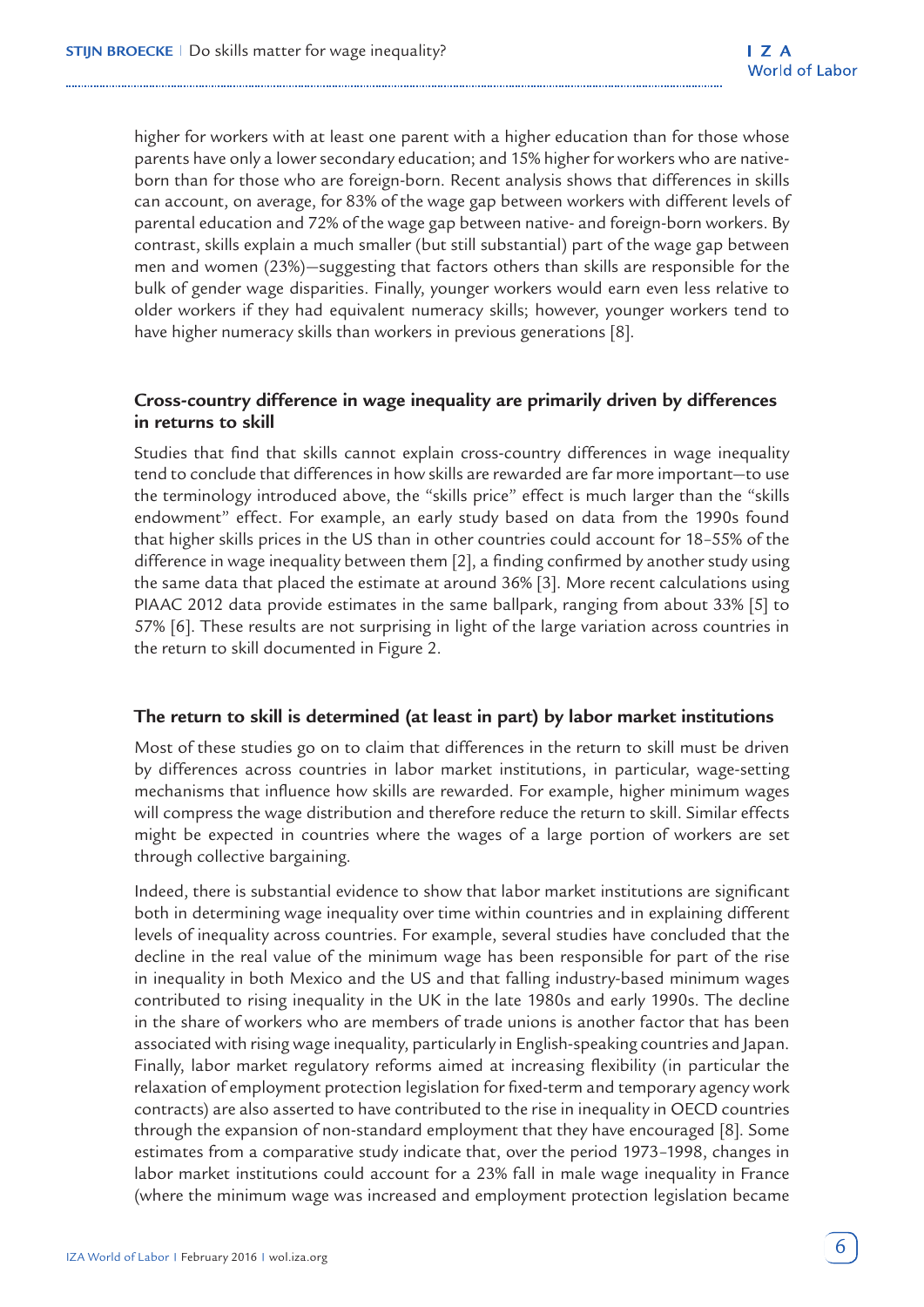stricter) and for an 11% increase in male wage inequality in the UK and the US (where union power weakened and minimum wages were reduced [9].

## **Returns will also depend on how well the supply of skill meets the demand**

One problem with attributing differences in wage inequality across countries to differences in labor market institutions is that skills prices do not reflect only differences in labor market institutions—they also capture how well the supply of skills matches the demand. To put it simply: if skills are rare and in demand, the return will be high, and so will inequality. If skills are abundant and meet labor market demand, the premium on skills will be much lower and, with it, inequality.

This points to a key methodological weakness in the studies that analyze international differences in wage inequality using decomposition methods. Such methods assume a static view of the world that does not allow prices of skills to adjust in response to changing demand and supply conditions. But this view is clearly unrealistic: if the supply of skill increases, the price of skill (and hence wage inequality) would be expected to fall. Similarly, if skill shortages arise, the return to skill would be expected to increase and with it, wage inequality. This failure to take into account the interaction of the supply of and demand for skills is one of the main criticisms of this research [10], [11].

The few cross-country studies that have gone beyond decomposition exercises to look at how differences in the supply of and demand for skills translate into differences in wage inequality have found that market forces do play an important role in determining the price of skill. For example, some earlier estimates based on the International Adult Literacy Survey found that around a third of the variation in relative wages between skill groups across countries could be explained by differences in the net supply (supply minus demand) of skill groups [11]. More recent estimates based on the PIAAC 2012 have found that the net supply of high- versus medium-skilled workers could account for approximately a third of the difference across countries in top-half wage inequality, as measured by the ratio of the wages of those at the 90th percentile to those at the 50th (Figure 3). By contrast, the same study found that skill supply and demand appear to be less important in explaining wage inequality at the bottom of the distribution, as measured by the ratio of wages at the 50th percentile to those at the 10th. These findings suggest that labor market institutions and policies may be more important than market forces in setting the wages of low-skilled workers [8].

These findings are also consistent with the large body of research demonstrating that the changing relationship between the demand for and the supply of skills has affected wage inequality within countries over time [1]. Changes in the demand for skills have been driven by multiple forces, including globalization and the offshoring of certain tasks to countries with lower production costs; increases in female labor force participation and an aging population, which have led to growth in the demand for care workers; and organizational changes that have helped shape the demand for certain skills. Most important, however, the demand for more skilled workers and the wages they command on the labor market have been driven up by technological change and the failure of the skill supply to keep up with changes in demand. Indeed, technological change has been described as "skillsbiased" (favoring skilled workers), and inequality has been argued to result from a "race between education and technology." More recent theories have contended that technological change might be "routine-biased" (biased toward replacing labor in routine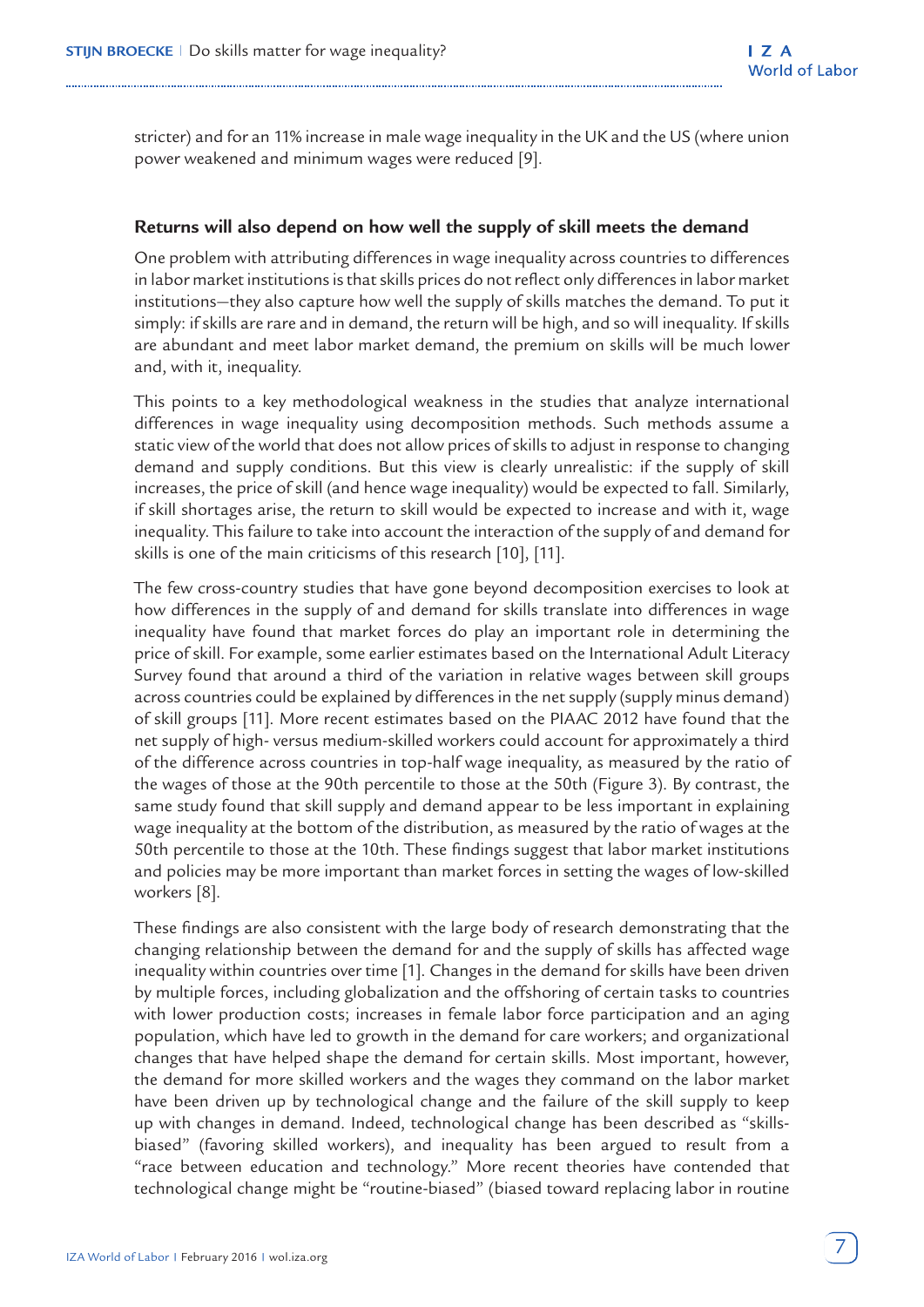

tasks), while maintaining the link between the price of skills and changing demand and supply conditions [5].

## **LIMITATIONS AND GAPS**

Most of the economics literature (as well as the wider literature on inequality) focuses on only a single driver of wage inequality, which tends to be either labor market institutions or the demand for and supply of skills. Few studies have analyzed both drivers simultaneously and on a comparative basis (although this has not stopped some researchers from making sweeping claims about the relative importance of one factor compared with the other). One study that compared the role of skills with that of labor market institutions concluded that skills are at least as important as labor market institutions in explaining international differences in wage inequality [7]. However, more comparative analyses are needed before any definite conclusions can be reached.

A second limitation of the literature is the narrow focus of international surveys of adult skills on cognitive skills, though the surveys have greatly advanced understanding of the determinants of skills and their importance for labor market outcomes. Cognitive skills are only one part of the wide array of skills and attributes that are believed to be of value in the labor market. In particular, there is a set of wider, non-cognitive skills that are also important in the modern workplace, such as perseverance, self-control, openness to experience, the capacity to work collaboratively or as part of a team, and communication skills. International skills surveys have not yet directly assessed this wider set of skills. Adequately accounting for these skills could further elucidate the link between skills and wage inequality.

Finally, while skills and how they are rewarded may jointly explain a substantial portion of international differences in wage inequality, an important share of these differences remains unexplained. For example, one study found that the distribution of skills could, on average, explain 3–13% of the differences in wage inequality between the US and other countries, while skills prices could explain 28–55% [2]. However, the same study found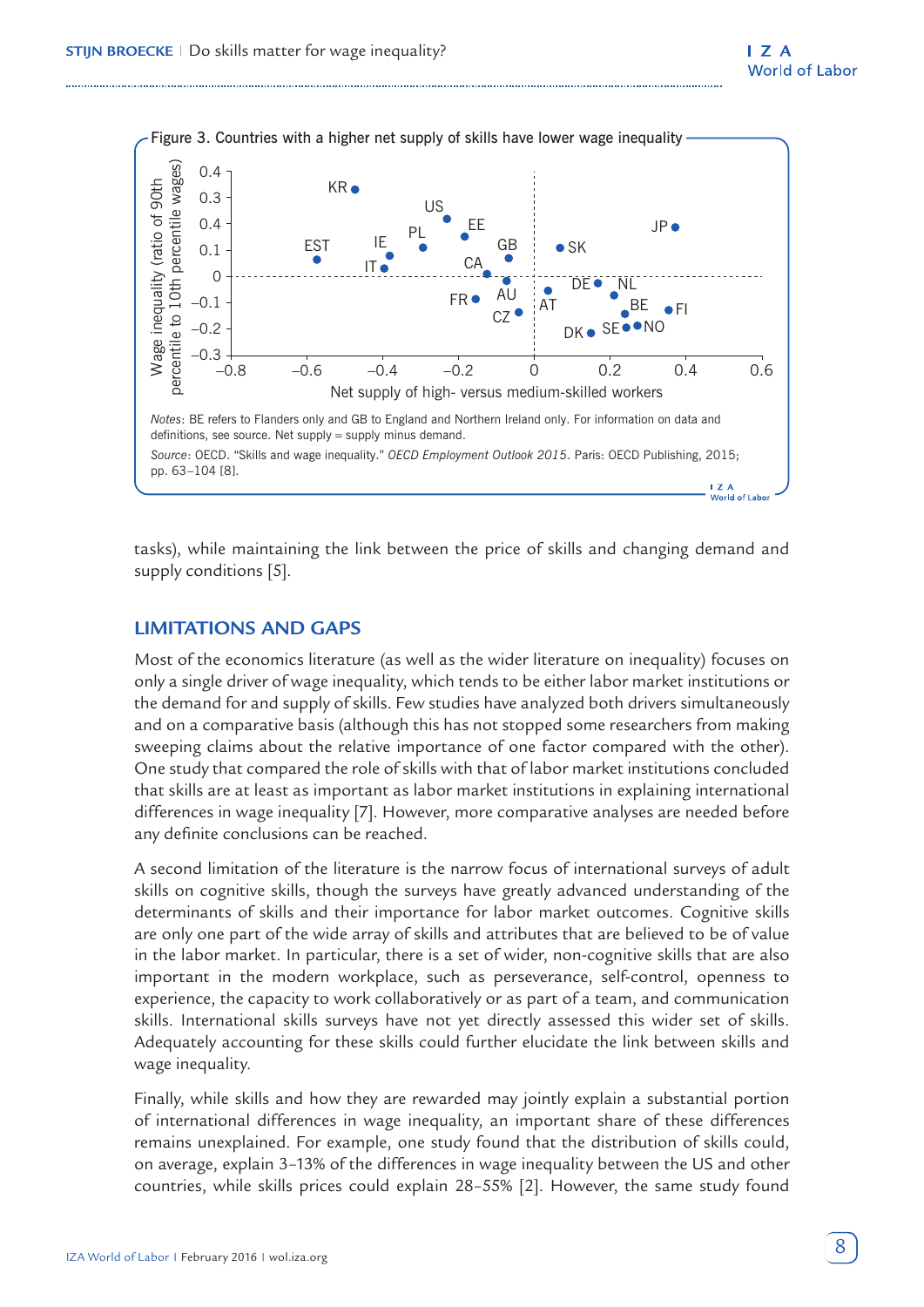that the unexplained (or residual) part was as high as 26–64%. Similarly, another study found that the greater variance in skills in the US could account for just 7% of higher wage inequality compared with other countries, while higher skills prices could account for nearly 25% [3]. The same study found that most of the differences in wage inequality across countries occurred among workers who were identical in terms of skills and other measured characteristics.

These findings raise the question of what other factors are being captured by this residual. One possibility is that there are differences across countries in unobserved skills and how they are rewarded, which may be related to the non-cognitive skills reference above. Another possible explanation is that the sorting of individuals across firms may result in very different returns over time for two seemingly similar individuals if, for reasons beyond the individuals' control, the firms grow at very different rates. There is indeed mounting evidence that firm-specific premiums are an important source of wage inequality. A fuller discussion of these residual factors that may affect wage inequality is beyond the scope of this paper.

# **SUMMARY AND POLICY ADVICE**

While some research finds that skills are unable to explain cross-country differences in wage inequality, other research has clearly demonstrated that skills matter for individual wages and that wage inequality depends on how well the supply of skills keeps up with the demand. In addition, there are some methodological concerns with the research that claims that skills cannot explain international differences in wage inequality.

On balance, therefore, policymakers concerned with tackling high or rising wage inequality need a comprehensive strategy that includes both a skills component and measures aimed at making labor market institutions more inclusive. Skills policies should focus not only on increasing the average level of skills of the workforce, but also on reducing inequalities in the way skills are distributed among the population and keeping the supply of skills aligned and responsive to labor market needs. The balance between skills policies and reform of labor market institutions will, of course, differ from country to country.

#### **Acknowledgments**

The author thanks an anonymous referee and the IZA World of Labor editors for many helpful suggestions on earlier drafts. Previous work of the author (together with Glenda Quintini and Marieke Vandeweyer) contains a larger number of background references for the material presented here and has been used intensively in all major parts of this article [5], [10].

## **Competing interests**

The IZA World of Labor project is committed to the *IZA Guiding Principles of Research Integrity*. The author declares to have observed these principles. The analysis and conclusions expressed in this article are those of the author and not necessarily those of the OECD.

© Stijn Broecke